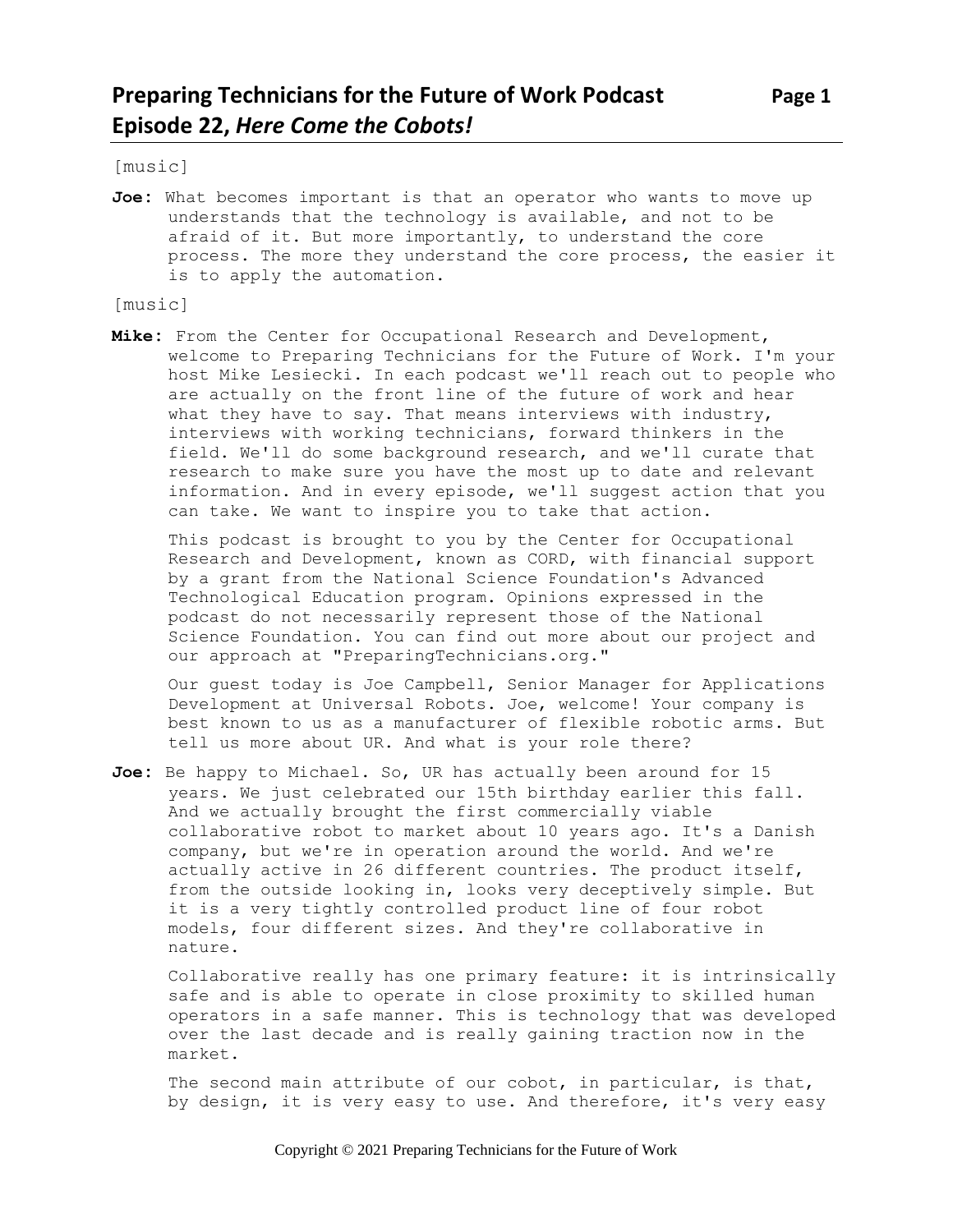# **Preparing Technicians for the Future of Work Podcast Page 2 Episode 22,** *Here Come the Cobots!*

to deploy very quickly. And that has helped fuel our growth. In fact, just this month, we shipped our 50,000th robot...

**Mike:** Wow.

- **Joe:** ...which is a real significant milestone in a very short period of time. And the market on the whole is growing. I think the COVID year of 2020 is painful for the whole industry. But we and all the other major players in the industry expect to be a double-digit growth again next year.
- **Mike:** Joe, beyond COVID, what's driving that trend to bring collaborative robots? Is it efficiency? Is it workforce? What's driving it?
- **Joe:** Well, I think there's a couple drivers. So, first of all, because it is so easy to deploy, a collaborative robot can be deployed at a fraction of the cost of traditional automation. And I know this very well. I spent 40 years on the traditional side of the automation industry.

Very common to see our collaborative robots installed: full cost, "all in," in the \$75,000 to \$85,000 range. Now part of that is: it's not that the robot itself is a giveaway. But our philosophy from the founders on up has been to strip cost and complexity out of the overall automation process. So, our programming is very, very simple, for example. It's a really radically different construct to programming automation.

Our training is offered at the entry level through an online academy. And really, within a couple hours, you can learn the fundamentals of operating and programming our robot. We have a large ecosystem that we call "UR+," which is very similar to the App Store.

- **Mike:** Right.
- **Joe:** It is a large family of developers who have created accessories and peripherals for our robots. But they've created them to our specs and we actually do the testing and validation. And consequently, that just strips out the engineering cost and time and risk associated with these peripherals. So, every step of the way we've taken cost out. So that's been a big part of the growth.

The second part is by making the product that easy to deploy, we've actually entered a market segment that was historically very underserved by the traditional automation companies. And that is the small and medium enterprise. There's about a quarter million manufacturing entities in the US and about 90% of them have less than 100 employees. So, this community didn't have a robotics department or an automation department, they didn't have specialized robot programmers—because they're small companies. They just don't have that kind of overhead. But they could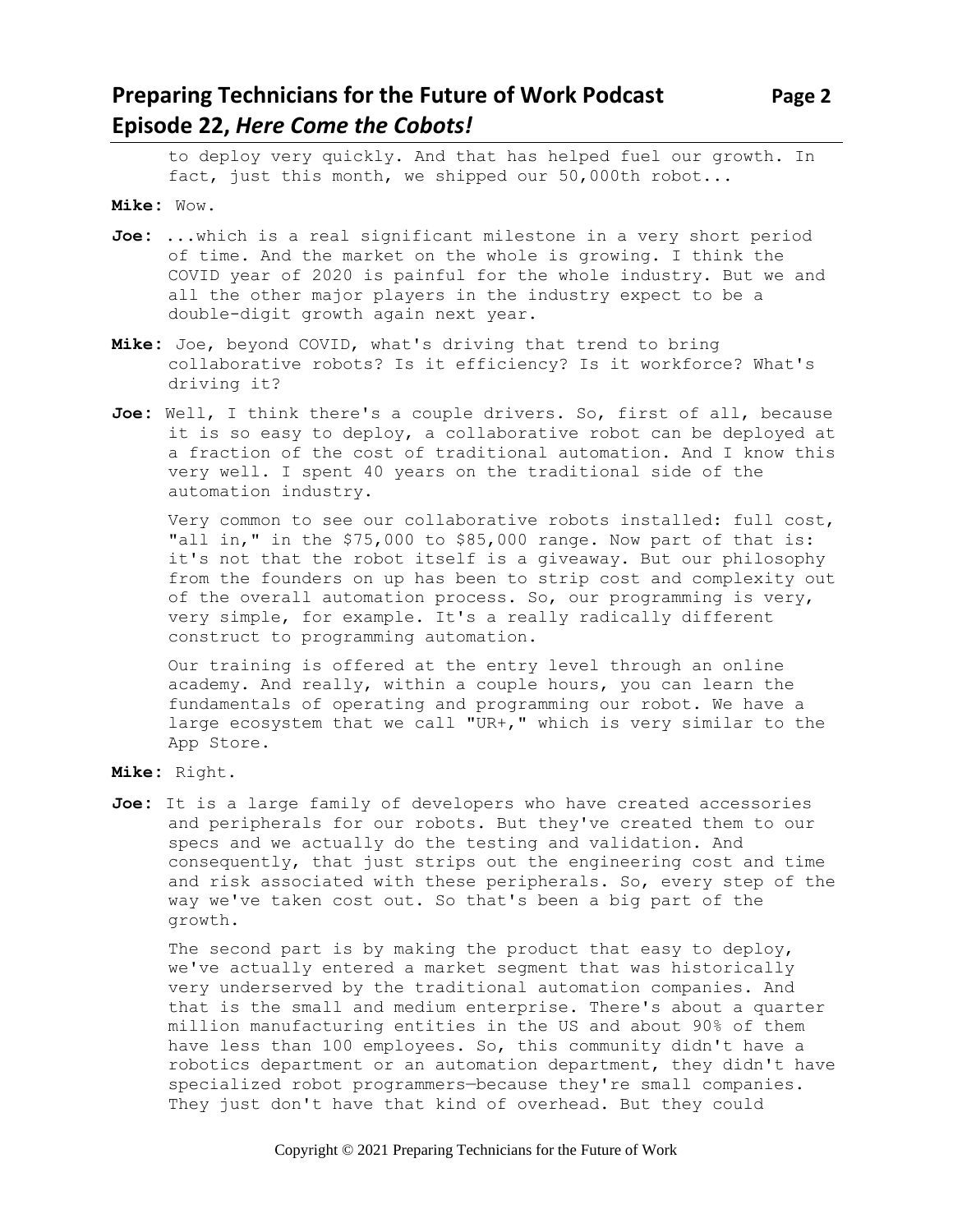# **Preparing Technicians for the Future of Work Podcast** Page 3 **Episode 22,** *Here Come the Cobots!*

successfully deploy our collaborative robots very quickly. And that also has really fueled the growth.

- **Mike:** Well, you know, Joe, it's funny, on a recent podcast interview, I was talking to a CNC manufacturing group. And that's exactly what they said! "We represent a lot of small- to medium-sized businesses. And what is the biggest trend in CNC manufacturing? The introduction of cobots into their systems." There...exactly what you just said.
- **Joe:** It's compounded by the really serious issue with manufacturing workforce today. In spite of the COVID crisis, which just had an appalling impact on unemployment and the economy on the whole, there are still hundreds of thousands of manufacturing jobs that are unfilled today. And if you're a small enterprise, and you can't fill a position in your manufacturing team for a CNC machine operator, that machine sits idle!

**Mike:** Yes.

- **Joe:** And if you're a small business owner, it is painful for you to watch a half million-dollar machine tool sit idle. It's very difficult. So, I think that's also been part of the motivation.
- **Mike:** Let's turn a little bit to the workforce now, Joe. I've heard you talk and read some things that you've written about the "skills gap," when it comes to the workforce. And they're working with automation, with cobots, and things like that. What's that gap that you might see today? And do you see it not only for people that are coming into the workforce, but people that are currently in the workforce? So, tell us about that gap that you see?
- **Joe:** Yeah, I think it manifests itself in two different ways. First of all, for people coming into the workforce, too many people equate manufacturing is dull, dirty, and dangerous. The three Ds that we always talk about as being the places you go look for automation projects.

**Mike:** Right.

**Joe:** And so, it is difficult right now to attract younger generations into manufacturing because this perception is so terribly negative. So, part of the skills gap is just about introducing technology that is approachable to this younger generation who are ready to come into the workforce and making sure that they have a comfort level. So that's one.

The second area that we focus on is helping current operators in manufacturing to recognize that with some very basic skills, they can start to actually deploy collaborative robots into their manufacturing operation. So, in this case, you need a logical thinker, somebody who can solve problems, communicate well. But it's more about those skills, in my opinion, than it is about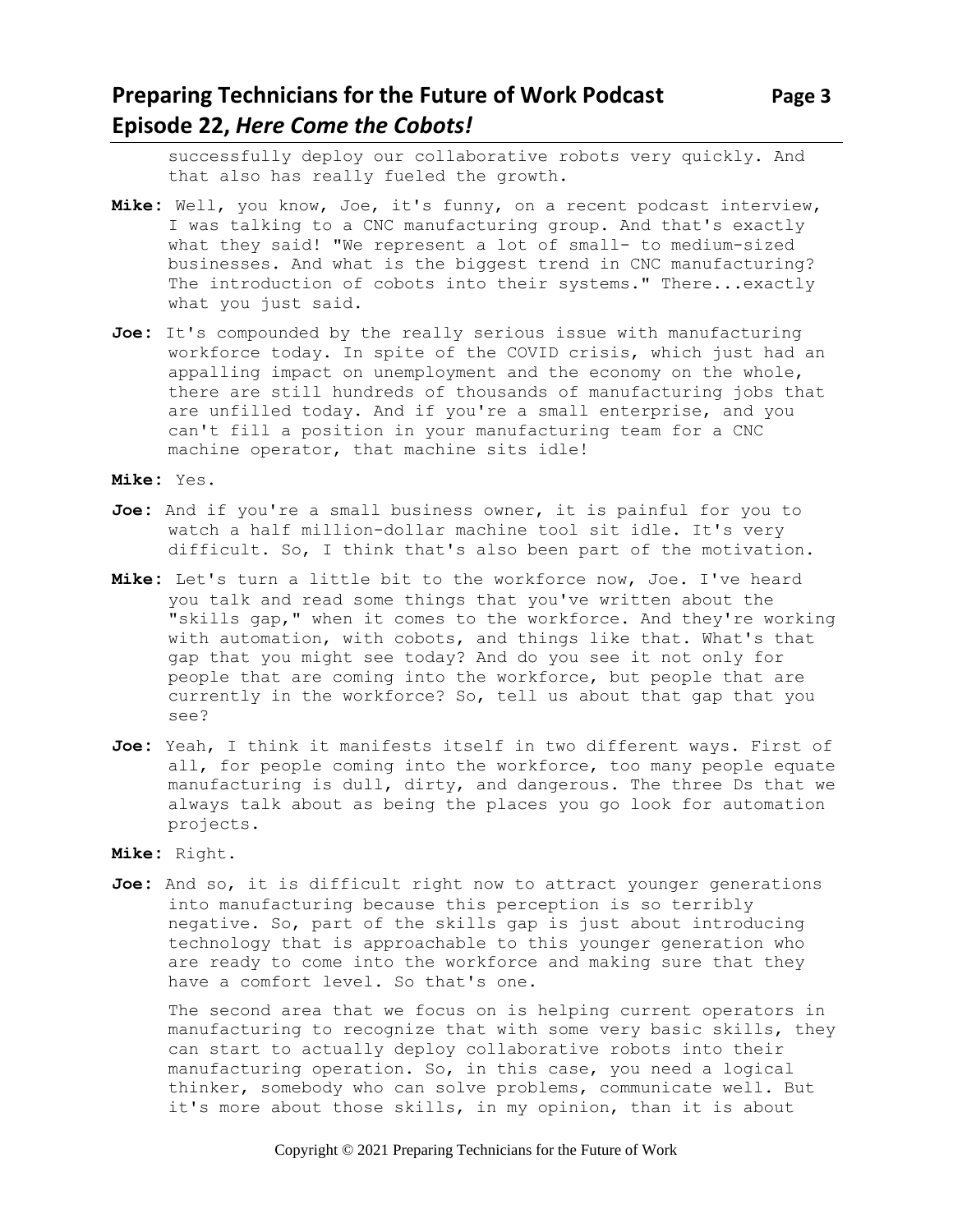## **Preparing Technicians for the Future of Work Podcast Page 4 Episode 22,** *Here Come the Cobots!*

hard programming knowledge and advanced mathematics, etc. The whole industry, and Universal in particular, are building tools that really deliver that high technology part of the equation. And there's no need for somebody to deploy a cobot that has to understand third-order polynomial math. It's just not there anymore.

- **Mike:** Right. Right.
- **Joe:** We do need people who are interested. And who can think logically. And understand their manufacturing process. Cobots don't know much about an individual manufacturing process. That's part of the setup and programming.
- **Mike:** You know, Joe, we saw recently lots of notices about URs introduction of their new Cobot Education and Certification Program. To my way of thinking, that's a real step forward for a company, to create something like that, to help move this whole industry forward. Could you tell us a bit about how it works?
- **Joe:** Well, let's go back and talk about our training philosophy from the beginning. And then I can fast forward us into the "EDU" side of the world. This is the vision of our founders that was really significant. The traditional approach to automation is: if you want to go learn how to program a PLC or a robot or a CNC tool, you will go to that manufacturer's facility and you'll spend one to two weeks learning the fundamentals.
- **Mike:** Right.
- **Joe:** That's a really significant expense to a project. And it really has a huge impact on the small and medium enterprise because, if your team is off site at education—learning--they are not in production. So, it's a double-double hit.

Our founders actually started very early working on an online training Academy, and today it's fully up and running. There's 14 modules. The core 9 modules will teach you the fundamentals of operating and programming our robot. And they can be mastered in a matter of hours.

To date we've trained over 100,000 people on this online Academy! And it's just been very, very successful. I've met so many customers who had no other formal training other than the Academy. It's also valuable because new hires into the manufacturing organization can quickly come up to speed-—again, at a very low cost, because they're doing it in a matter of hours, online. So that's the first building block.

The second building block is we have in-classroom training. And we talked to a lot of customers who wanted to go faster. Or they wanted to go deeper. They wanted to learn more. They wanted faceto-face training as a means to accelerate, maybe a more complicated application.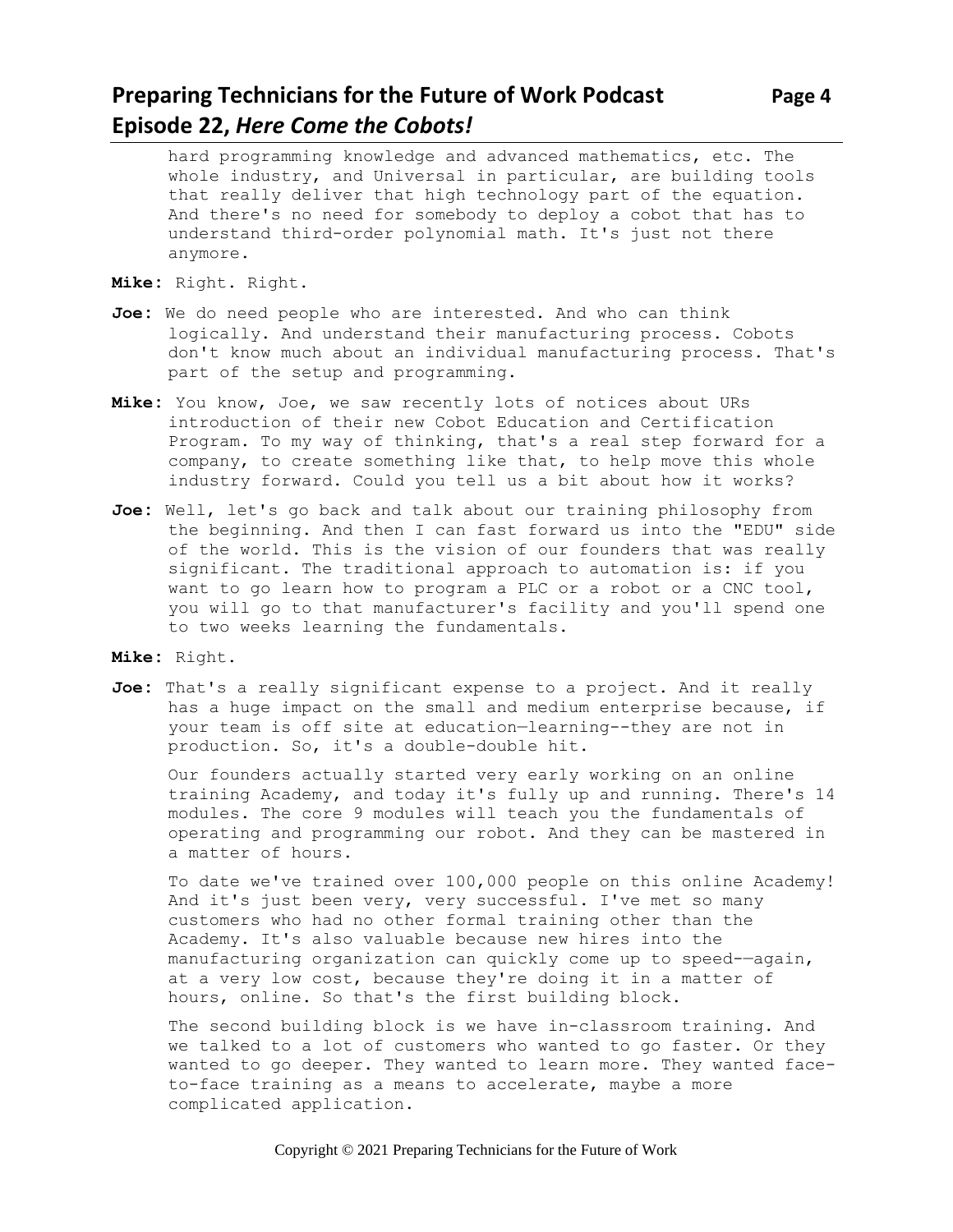# **Preparing Technicians for the Future of Work Podcast Page 5 Episode 22,** *Here Come the Cobots!*

**Mike:** Yes.

**Joe:** So, we offer training at all of our UR facilities. And I think more importantly, we establish training partnerships with our distributor base. And we actually certify them. We certify the facility and we certify the instructor. And our distributors actually teach the same curriculum that our instructors do. And what that's done is bring that level of training closer to the end customer—which is important.

Now, the third tier is what we just talked about and that is the introduction of our EDU program. We heard from a lot of technical vocational schools and community colleges, even high schools, honestly, and four-year colleges, that there is a renewed interest in learning about this next generation of robots. And so, we put together a hardware package, which is exactly the same hardware package that we use in our training classrooms.

**Mike:** Right.

- **Joe:** And we put together a curriculum. And the curriculum includes robot fundamentals: how to program and how to operate the robot. But it also includes some of those non-technical fundamentals like communication, and problem solving, project management, fundamentals, etc. And that is what we're bringing out to the education market and we've gotten a fantastic response so far. It's really been heartening.
- **Mike:** Here's a question for you. So, let me put on a hat. Let's suppose I'm an instructor. A faculty member at a community college teaching a manufacturing program. And I want to bring in some of this robotics technology. And I'm thinking, wait a minute: my college has limited me to 64 credits in this degree. And so if I'm going to bring this in, I'm gonna have to take something out, or... What do I do here? Have you run into that? How do we integrate these new things? That's always something faculty face. Have you seen that? Have you seen workarounds or workable solutions to that?
- **Joe:** Yeah, I think everybody solves it in their own fashion. But the discussions that I've been part of have always been to make sure that the faculty understands the alignment of our technology in our curriculum to what is really absolutely needed out in the field. From that standpoint, I can offer no better recommendation for what we're doing. Other than to say we're trying to deal with the problems that we hear every day. And this curriculum is built off of the training that we've done—both in our online Academy and our classroom Academy. So, we know it resonates. And we know it's successful.

Again, I also talk about the labor shortage in manufacturing, because my belief is that the educational institutions are really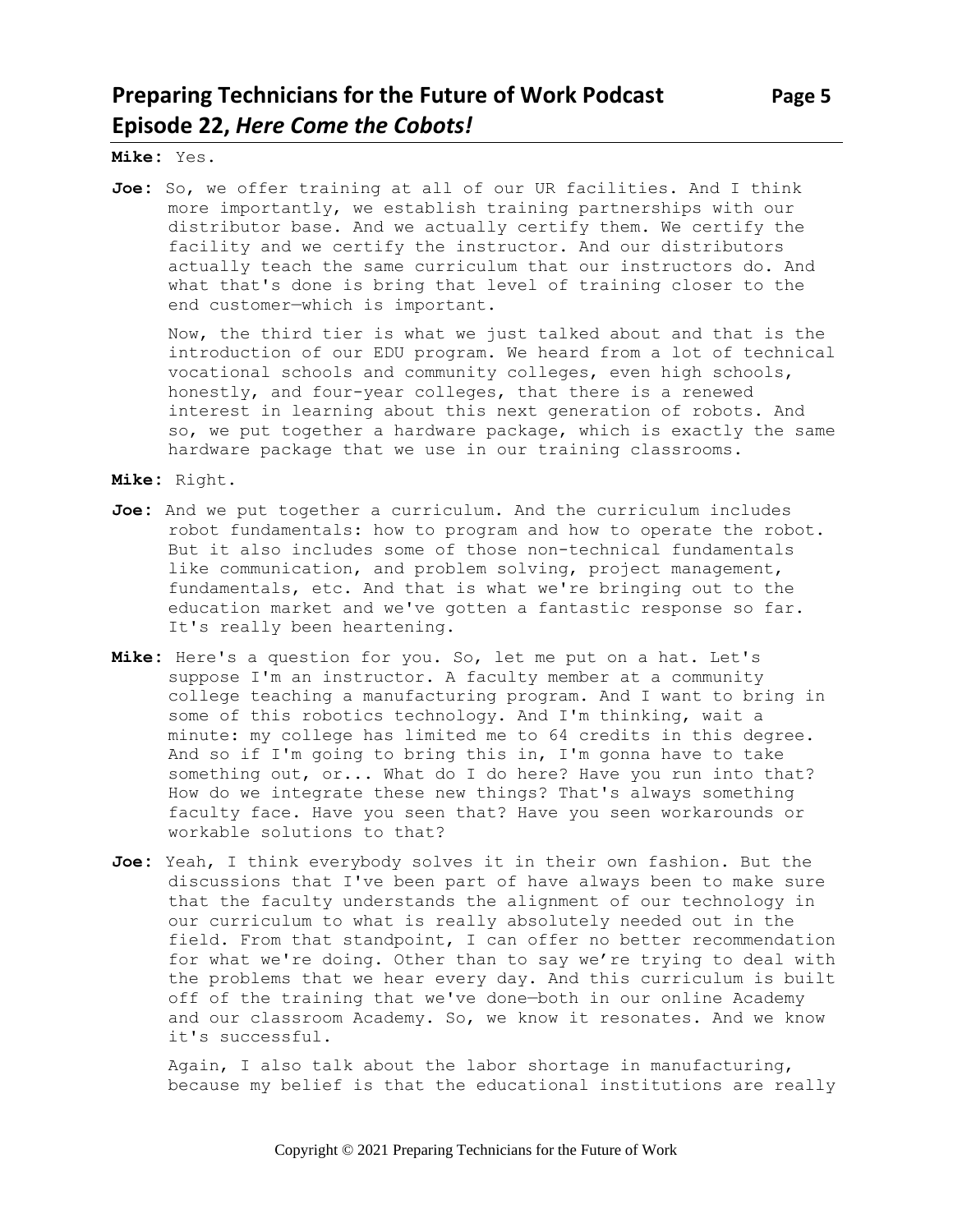# **Preparing Technicians for the Future of Work Podcast** Page 6 **Episode 22,** *Here Come the Cobots!*

trying to prepare people to solve problems in the outside world...

**Mike:** Yes.

- **Joe:** ...and this is a significant problem. I speak at length on this, I've done so for the last two years. But we have a real demographic problem that is a tsunami coming at us. You know, I'm a "boomer." I think you're a "boomer." And our peers are retiring at the rate of 10,000 per day!
- **Mike:** Hmmm.
- **Joe:** 27% of the manufacturing workforce today is 55 years or older, which means significant turnover here in the next decade. And that's been exacerbated by the COVID crisis, because frankly, there were many workers who were approaching retirement, maybe they weren't there yet and they looked at the impact of the pandemic and decided they were going to take early retirement and not come back.
- **Mike:** Right. Right.
- **Joe:** And so, we have to encourage the younger generations to be interested in manufacturing. We have to give them the tools.
- **Mike:** You know, we just talked about—on the EDU side—about the people that are going to come into the workforce. But what about the people that are there? I guess they can work with your distributor network and get upskilling that way. How does an industry upskill their current workforce? Let's suppose they've got an operator and they want to bring them up into the automation area. What do they do?
- **Joe:** Well, I can give you a couple examples that are particularly close to my heart. We have a customer out in Oregon. And they're in a very isolated area. There's virtually no unemployment out there and they were just impossible for them to hire. And they had a whole number of processes in machining, and assembly, and packaging. And so, the plant manager decided to try a robot. He had no automation to speak of in the facility. And so, our distributor worked very closely with them, and the production manager decided that he needed a Lead Robot Technician. Somebody who's going to be responsible for this new technology coming in the plant.
- **Mike:** Right.
- **Joe:** What he did (which I thought was brilliant), he pulled his entire manufacturing team together—line operators and all—and said, "One of you is going to be the lead robot tech. And so, if you are interested, I want you to go to the UR Online Academy, take the training. And then we're going to buy a robot. And we're going to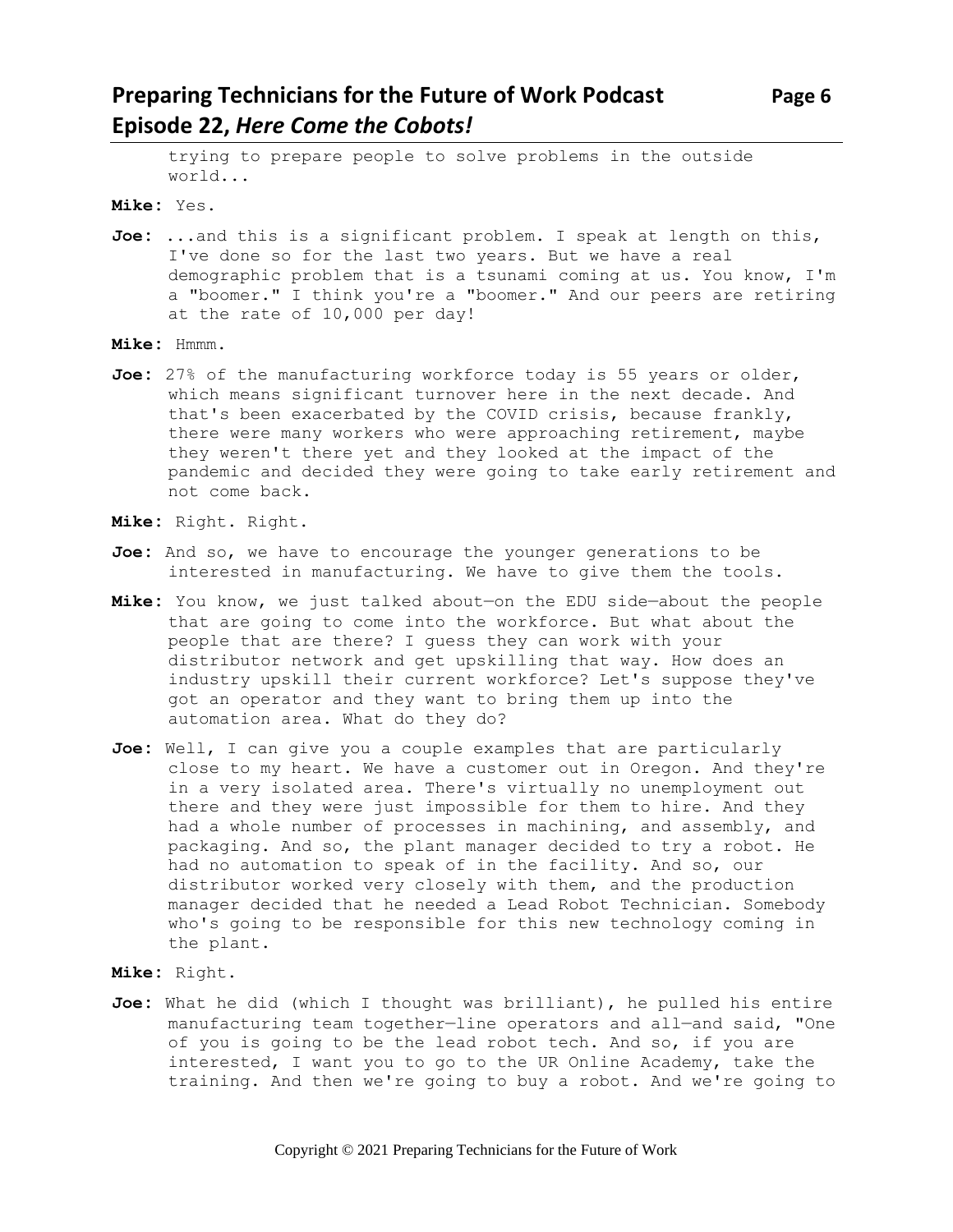have a competition. And I'm going to give you a programming assignment, and we'll see how you do."

A 26-year-old woman, who had no technical training in her history in her background, absolutely wanted this job. She did the online Academy. She absolutely excelled at programming the robot. She could visualize the application and she knew what she wanted the robot to do. And consequently, she became the leader of this company.

What I like about the story is the Production Manager put it out to the whole team to see who really wanted to advance. And with all the online tools that we offer, she was able to make that leap. And is today deploying more and more robots into their operation. And we see variations of that all the time.

**Mike:** It's a great story!

**Joe:** The other point I should make in that regard, too, is that upskilling doesn't necessarily mean taking an operator off the line. It might mean taking that operator off of a dull, dirty, or dangerous assignment and moving them into a higher-value assignment.

An example that I like to use there is arc welding. We've been in many, many shops, either job shops, or even vertical shops. And there's always a mix of parts. There's the very simple brackets. And connectors. And widgets. And then there's the more complex weldments. A good welder does not want to weld brackets all day. It's just not satisfying.

**Mike:** Right.

**Joe:** It's pretty dull and repetitive. And quite frankly, you start to see a quality drop off at the end of the day, because they're bored with this job of making hundreds of brackets in a day.

Again, and again, we've seen this philosophy where the shop manager automates the simple parts, and takes that same welder, and allows them to do more complex weldments. It's more profitable for the business and it's far more satisfying for the individual. That's what they want, right? They want to work on the high-value parts.

- **Mike:** That's a great analogy. You're moving someone from, say, a goodskilled person up into a higher-value position. Very interesting.
- **Joe:** Yep.
- **Mike:** You know, Joe, as we wrap up today, I'm going to ask you to put on your magician's hat, or your open up your crystal ball, or whatever the term is here. But think forward: What's going to happen? And remember we're at the technician level.

**Joe:** Um-hmm.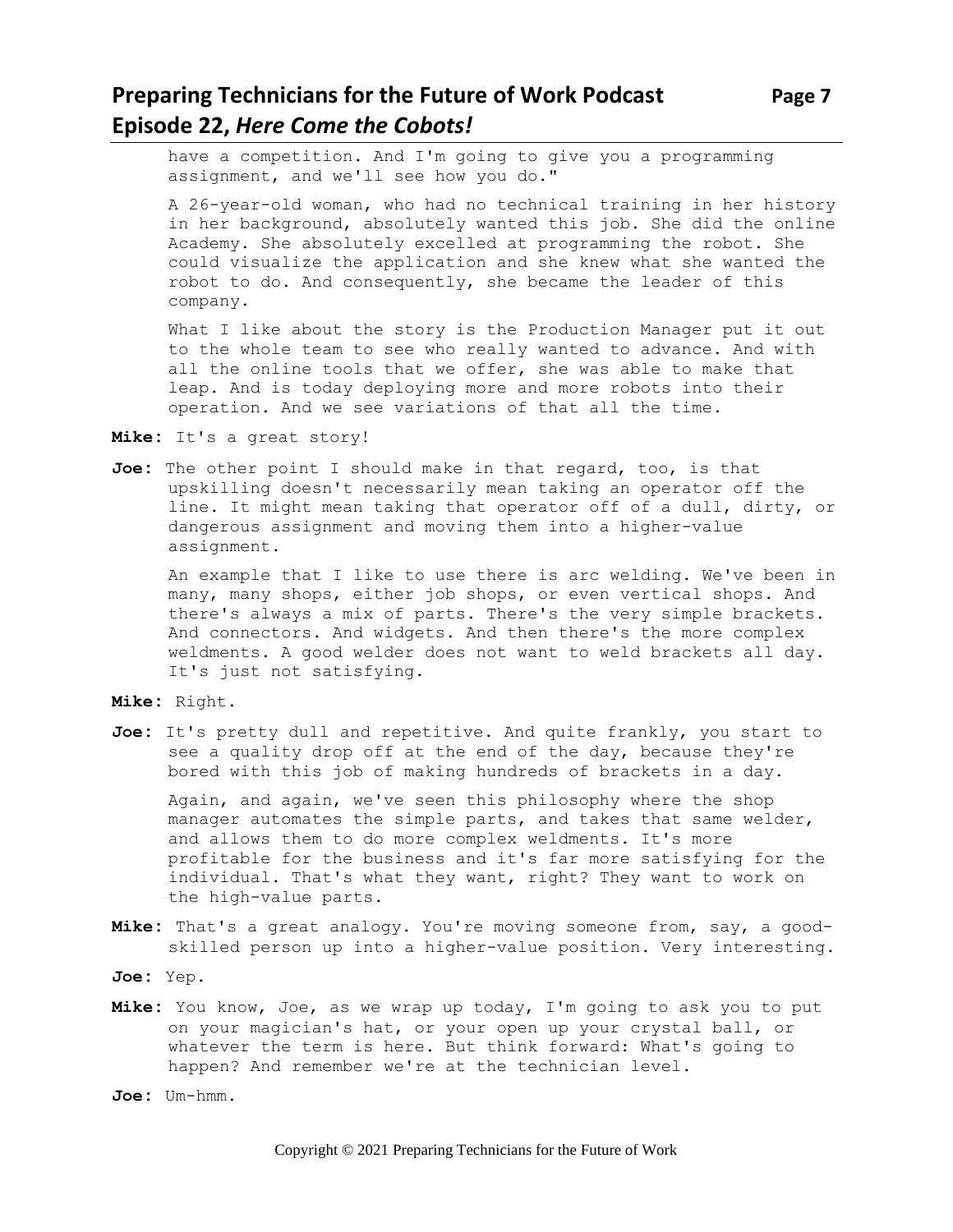## **Preparing Technicians for the Future of Work Podcast** Page 8 **Episode 22,** *Here Come the Cobots!*

- **Mike:** What's going to happen in the next couple of years that you see? Emerging trends that maybe our educators should be aware of? Start preparing for? Things that you might see coming up in the future?
- **Joe:** I'm happy to. And this is something that's emerging right now. The UR+ program is evolved from a series of components (like a gripper is a component)...
- **Mike:** Yeah.
- **Joe:** ...into application kits, which are like near-complete solutions. And our partners have developed application kits for screw driving, and nut running, and palletizing, and packaging, and welding. The key is that we've taken some of the more complex processes, and simplified the setup of those processes with advanced software.
- **Mike:** Oh.
- **Joe:** And so, what becomes important is that an operator who wants to move up understands that the technology is available, and not to be afraid of it. But more importantly, to understand the core process. The more they understand the core process, the easier it is to apply the automation.

And so, as I talk to educators, I encourage them to certainly teach the technology. Teach the robot, and the programming, and controls environment, but also teach the process. And make sure that their students are equipped to understand the manufacturing process so they can automate it.

- **Mike:** That's a great comment. It really says a lot to the educators listening. Because it's more than the hardware, or making sure you can use the pendant, and driving the robot home, and things like that. But they also have an understanding of the process that they're trying to impact. That's a very important comment.
- **Joe:** It's true. And I joke about this all the time. In my past life, I actually was a Systems Integrator and actually, delivered turnkey systems. And one of the things that we learned early on was you can talk to the engineer who will tell you what he thinks the system needs to do but if you really want to understand, talk to the operator. Because the operator is probably not 100% following the process that the engineer has laid out, but they figured out the best way to make the product! And that's an important step.
- **Mike:** Boy, I totally agree! Joe, today in our discussion, you said some very key things. Number one: some of the drivers for cobot integration has to do with introducing approachable technology. I can see that as an important thing. As people are now better able to integrate these technologies. And for the existing workforce, there's options of how to bring themselves up to speed.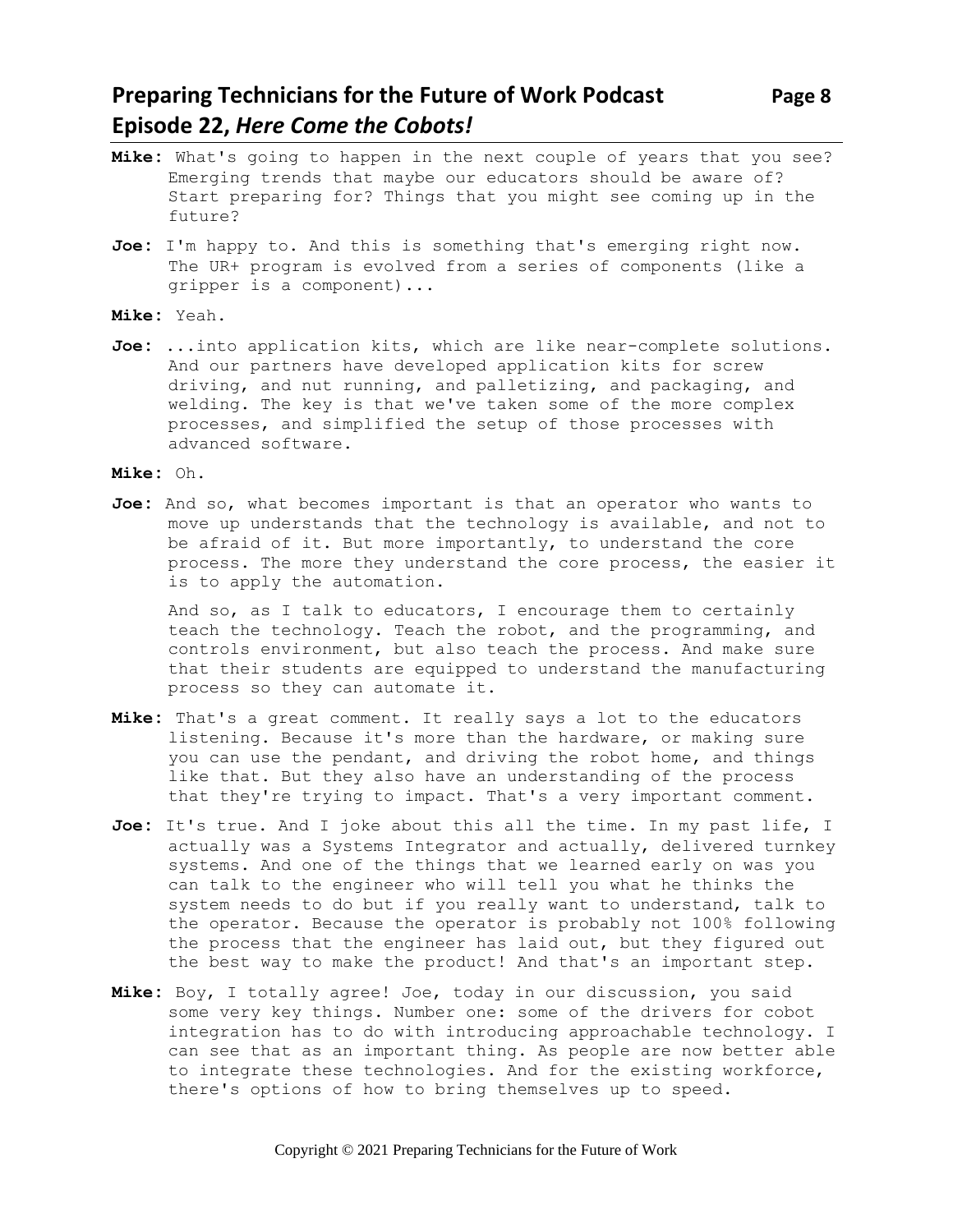# **Preparing Technicians for the Future of Work Podcast** Page 9 **Episode 22,** *Here Come the Cobots!*

You mentioned your UR Academy (your online Academy), I'm sure there's other things as well. Plus, that classroom approach and let's put COVID aside for a second, but where they actually increase their skills. I think those are all good things to do.

And, Joe, I'm so glad when you talked about the EDU side, you talked about alignment to what's really needed in industry out there today. Boy, the faculty members, the instructors, workforce developers—that's a big concern. And showing that your program is so directly aligned--it just helps them move things forward.

And I think your final comment there, just if you don't mind me reiterating it: the more that an operator or a technician can understand the process that they're trying to impact, the better they're going to be able to implement that automation solution. It just makes so much sense, Joe.

**Joe:** Absolutely. And we see it every day.

- **Mike:** Cool. OK, I want to thank you for taking time out of your busy schedule, out of the world of automation and robotics and cobots. I appreciate all your comments today, Joe. And in the show notes, I'm going to put several links in. You mentioned that story of the company in Oregon, I think we've got a video from your group that we're going to put in the show notes. I'll encourage our listeners to take a chance to look at that video as well. So, Joe, thanks again.
- **Joe:** Thank you, Michael. Much appreciated.
- **Mike:** That's it for today, listeners. You heard Joe Campbell from Universal Robots talk about all the drivers for cobot technology. And describe their new Academy—their online system of courses—to help people upskill. So that's your task for today. Go on to their online system and try one of their modules to increase your knowledge of cobot technology. I did it! I went in. I took one module. And before I knew it, I had a sensor system and a cobot picking up one item from a conveyor belt and transferring it to another. So, I felt a lot of accomplishment, having done that. And I learned a bit about how straightforward it can be to set up an automation system like this one. So, try it for yourself.

As you know our series is produced by John Chamberlain at CORD. John, thank you very much for all the help on the production, and your skill and expertise. The project is led by Ann Claire Anderson at CORD. Thank you, Ann Claire, for your leadership. And thank you, our listeners, for Preparing Technicians for the Future of Work!

[music]

**Please include the following citation when citing or using content from this podcast:** Lesiecki, Michael (Host). Preparing Technicians for the Future of Work Podcast: Episode 22, *Here Come the Cobots!* (audio podcast, transcript). Center for Occupational